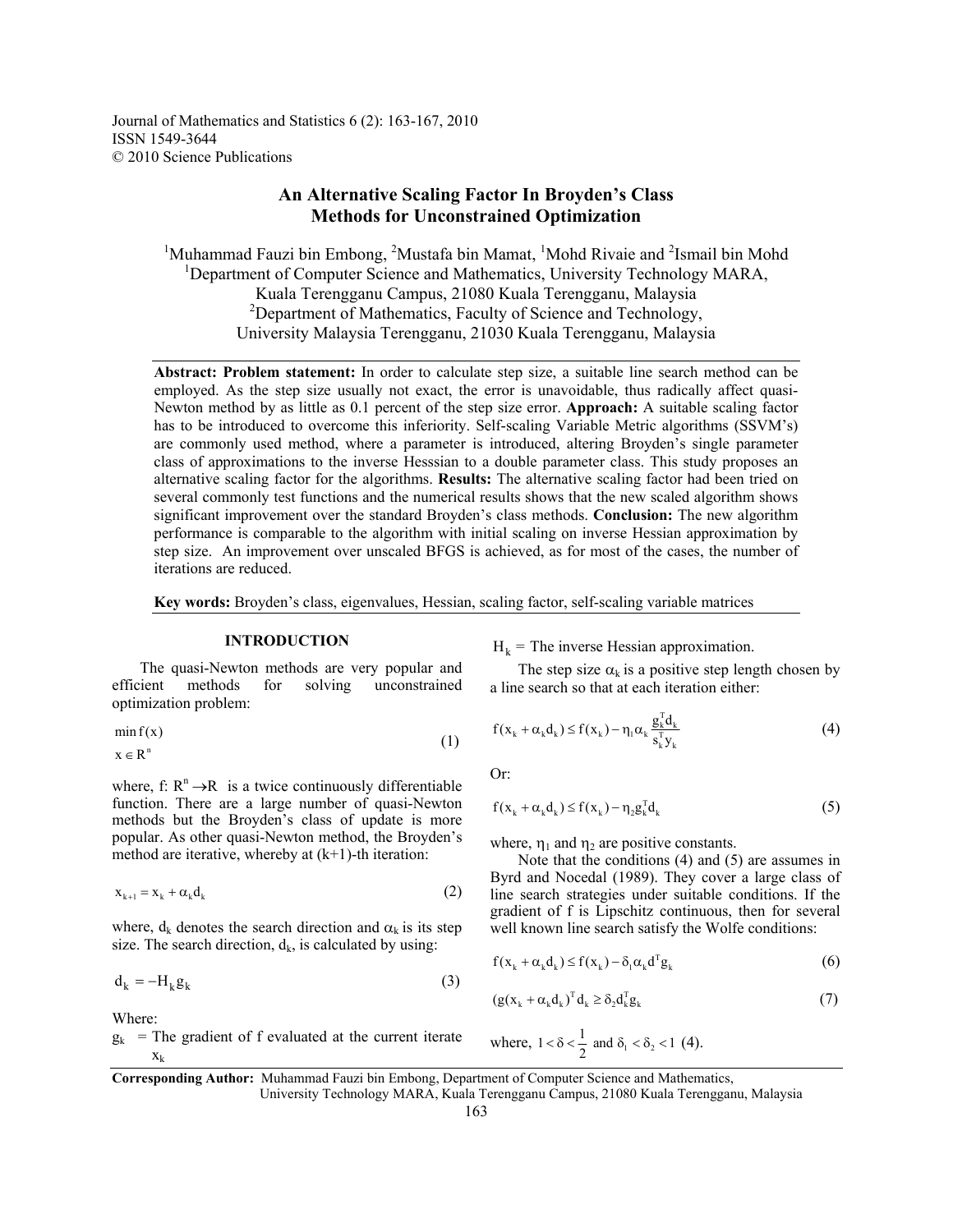Byrd and Nocedal (1989) prove that if the ratio between successive trial values of  $\alpha$  is bounded away from zero, the new iteration produced by a backtracking line search satisfies (4) and (5). The inverse Hessian approximation is then updated by:

$$
H_{k+1}^{\phi} = H_k + \frac{s_k s_k^T}{s_k^T y_k} - \frac{H_k y_k y_k^T h_k}{y_k^T h_k y_k} \phi v_k v_k^T
$$
 (8)

Where:

$$
\mathbf{s}_{k} = \mathbf{x}_{k+1} - \mathbf{x}_{k} \tag{9}
$$

$$
y_k = g_{k+1} - g_k \tag{10}
$$

$$
v_{k} = (y_{k}^{T}H_{k}y_{k})^{\frac{1}{2}} \left(\frac{s_{k}}{s_{k}^{T}y_{k}} - \frac{H_{k}y_{k}}{y_{k}^{T}H_{k}y_{k}}\right)
$$
(11)

and  $\phi$  is a parameter that may take any real value.

 According to Dennis and More (1977), there are two updated formulae that are contained in the Broyden's class method, namely BFGS update if the parameter  $\phi_k = 0$  and DFP update if  $\phi_k = 1$ . Consequently, (1.8) may be written as:

$$
H^{\phi} = (1 - \phi)H^{DEF} + \phi H^{BFGS}
$$
 (12)

If we let  $\phi_1 \in [0,1]$  (1.8) is called Broyden convex family. Meanwhile, if  $\phi_1 \in [0,1-\sigma]$  for  $\sigma \in [0,1]$  then (1.8) is called the restricted Broyden's class method (Byrd *et al*., 1987).

#### **MATERIALS AND METHODS**

### **Scaling the Broyden's class method:**

**Self-scaling Variable Metric (SSVM) method:** Many modifications have been applied on quasi-Newton methods in attempt to improve its efficiency. Now, the discussion will be on the self-scaling variable metric algorithms developed by Oren (1973) and Oren and Luenberger (1974). Multiplying H<sub>k</sub> by  $\gamma_k$  and then replacing  $\gamma_k$  H<sub>k</sub> in (8), the Broyden's class formula can be written as:

$$
H_{k+1}^{\phi} = \left( H_k - \frac{H_k y_k y_k^T H_k}{y_k^T H_k y_k} + \phi v_k v_k^T \right) \gamma_k + \frac{y_k y_k^T}{y_k^T s_k} \tag{13}
$$

where  $\gamma_k$  is a self-scaling parameter. The formula (13) is known as self-scaling variable metric (SSVM) formula. Clearly, when  $\gamma_k = 1$ , the formula (13) is reduced to Broyden's class update (8).

**Choices of the scaling factor:** The choice of a suitable scaling factor can be determined by the following theorem.

Theorem (Oren and Luenberger, 1974)

Let  $\phi \in [0,1]$  and  $\gamma_k > 0$  Let H<sub>k</sub> be the inverse Hessian approximation and  $H_{k+1}^{\phi}$  be defined by (13). Let  $\lambda_1 \geq \lambda_2 \geq \ldots \geq \lambda_n$  and  $\mu_1^* \geq \mu_2^* \geq \ldots \geq \mu_n^*$  be eigenvalues of  $H_k$  and  $H_{k+1}$  respectively. Then the following statements hold:

- If  $\gamma_k \lambda_n \ge 1$ , then  $\mu_n^{\phi} = 1$  and  $1 \le \gamma_k \lambda_{i+1} \le \mu_n^{\phi} \le \gamma_k \lambda_i$  i =  $1,2,...,n-1$
- If  $\gamma_k \lambda_i \leq 1$  then  $\mu_n^* = 1$  and  $\gamma_k \lambda_i \leq \mu_i^* \leq \gamma_k \lambda_{i-1} \leq 1$ ,  $i =$  $2,3,...,n$
- If  $\gamma_{\nu} \lambda_1 \leq 1 \leq \gamma_{\nu} \lambda_1$  and i<sub>0</sub> is an index with  $\gamma_k \lambda_{i0} \leq 1 \leq \gamma_k \lambda_{i0}$   $\gamma_k \lambda_{i0} \geq \mu_1^{\phi} \geq \gamma_k \lambda_{i0} \geq 1$  $\mu_2^{\phi} \geq ... \geq \gamma_k \lambda_{i0}$ then  $\geq \mu_{i0} \geq 1 \geq \mu_{i0+1} \geq \gamma_k \lambda_{i0+1} \geq ... \geq \gamma_k \lambda_k$  and there is at

least one eigenvalue in  $\mu_{i0}^{\phi}$  and  $\mu_{i0+1}^{\phi}$  which equals 1.

 Readers who are interested in the proof for the above theorem may refer Oren and Luenberger (1974), or Sun and Yuan (2006). From the above theorem, it can be shown that:

$$
\gamma_{\mathbf{k}} = \frac{\mathbf{s}_{\mathbf{k}}^{\mathrm{T}} \mathbf{y}_{\mathbf{k}}}{\mathbf{s}_{\mathbf{k}}^{\mathrm{T}} \mathbf{H}_{\mathbf{k}} \mathbf{s}_{\mathbf{k}}} \tag{14}
$$

is a suitable scaling factor (Sun and Yuan, 2006).

 Shanno and Phua (1978) suggested a simple initial scaling which require no additional information about the object function than that routinely required by variable metric algorithm. Initially  $H_0 = I$  may be used to determine  $x_1$ , where  $\alpha_0$  is chosen according to some step length or linear search criterion to assure sufficient reduction in the function f. Once  $x_1$  has been chosen, but before  $H_1$  is calculated,  $H_0$  now being scaled by:

$$
\hat{H}_0 = \alpha_0 H_0 \tag{15}
$$

and:

$$
H_1^{\phi} = \hat{H}_0 + \frac{s_k s_k^T}{s_k^T y_k} - \frac{\hat{H}_0 y_k y_k^T \hat{H}_0}{y_k^T \hat{H}_0 y_k} \phi v_k v_k^T
$$
 (16)

$$
v_{k} = (y_{k}^{T} \hat{H}_{0} y_{k})^{\frac{1}{2}} \left( \frac{s_{k}}{s_{k}^{T} y_{k}} - \frac{\hat{H}_{0} y_{k}}{y_{k}^{T} \hat{H}_{0} y_{k}} \right)
$$
(17)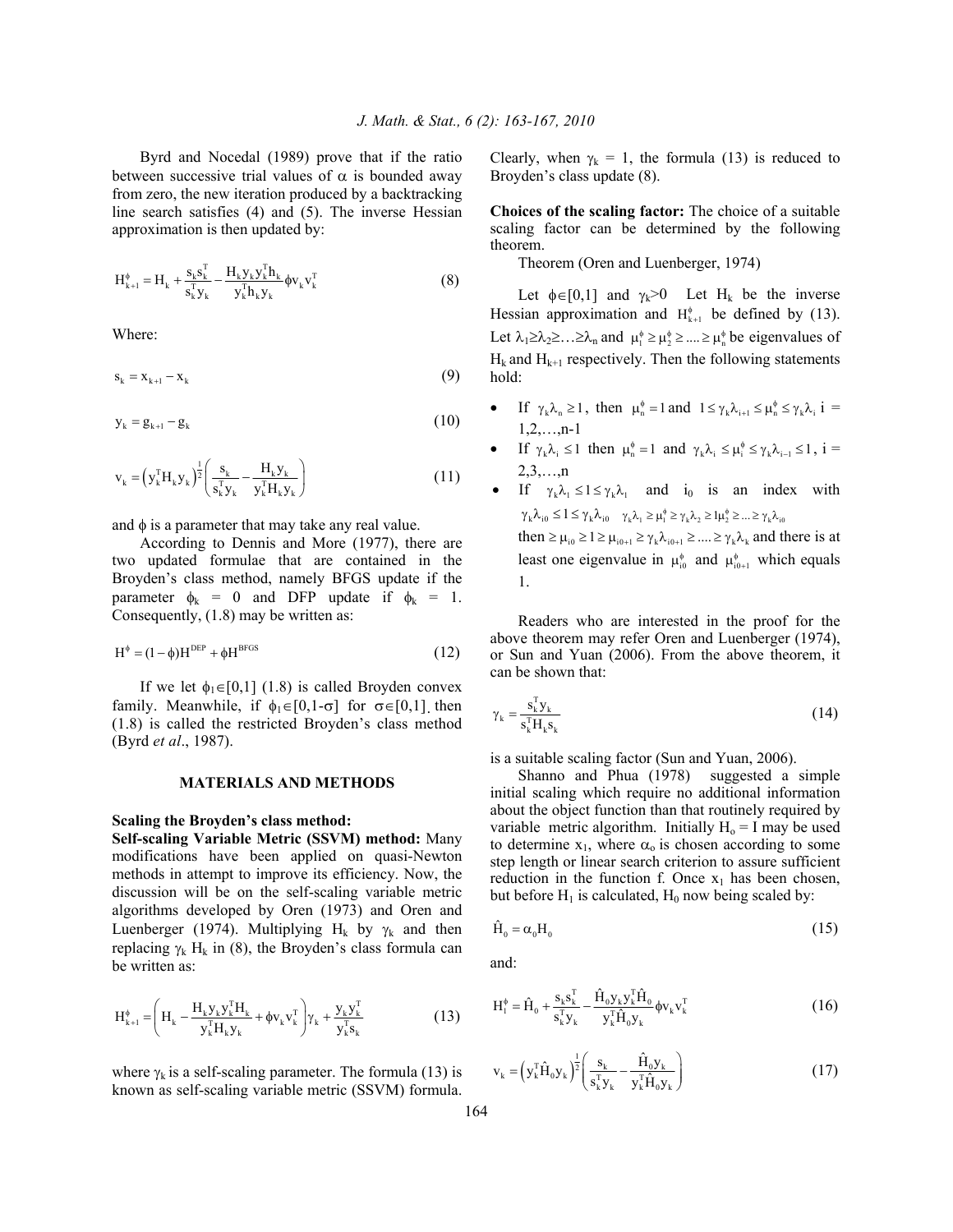Substitution of (15) into (16) yields:

$$
H_1^{\phi} \left( H_0 - \frac{H_0 y_k y_k^{\mathrm{T}} H_0}{y_k^{\mathrm{T}} H_0 y_k} \phi v_k v_k^{\mathrm{T}} \right) \alpha + \frac{y_k y_k^{\mathrm{T}}}{y_k^{\mathrm{T}} s_k} \tag{18}
$$

After the initial scaling of  $H_0$  by an appropriate step size  $\alpha$ , the inverse Hessian approximation is never rescaled. Numerical experiments show that the initial scaling is simple and effective for a lot of problems in which the curvature changes smoothly (Sun and Yuan, 2006).

**An alternative scale factor:** In this article, the smallest eigenvalue of inverse Hessian approximation was proposed as an alternative scaling factor of initial scaling on H as in (15). Replacing step size,  $\alpha$  with the smallest eigen value of H,  $\lambda$  into (18) yields:

$$
H_1^{\phi} \left( H_0 - \frac{H_0 y_k y_k^{\mathrm{T}} H_0}{y_k^{\mathrm{T}} H_0 y_k} \phi v_k v_k^{\mathrm{T}} \right) \lambda + \frac{y_k y_k^{\mathrm{T}}}{y_k^{\mathrm{T}} s_k} \tag{19}
$$

 As proposed by Shanno and Phua (1978), this update is also an initial scaling on inverse Hessian approximation. After the initial iteration, the inverse Hessian approximation is never rescaled. The following algorithm is proposed with the smallest eigenvalue of  $H<sub>1</sub>$ , λ as the scaling factor.

**Eigenvalue scaled algorithm:** For simplicity, we let  $\phi = 1$ , thus a modification of the BFGS method is obtained. For other members of Broyden's class methods, this algorithm is also applicable.

- Step 1: Initialization Given  $x_0$ , set  $k = 0$  and  $H_0 = I$ .
- Step 2: Computing search direction  $d_k = -H_k g_k$  If  $g_k = 0$ , then stop.
- Step 3: Computing step size,  $\alpha$ .
- Step 4: Updating new point,  $x_{k+1} = x_k + \alpha_k d_k$
- Step 5: Updating approximation of inverse Hessian approximation,  $H_{k+1}$ . For  $k = 1$ , use (19), else, use (8).
- Step 6: Convergent test and stopping criteria If  $(x_{k+1} < (x_k)$  and  $||g_k|| \le \varepsilon$ , then stop. Otherwise go to Step 1 with  $k = k+1$ .

## **RESULTS**

 A MAPLE subroutine was programmed to test three algorithms, BFGS algorithm without scaling (BFGS), with eigenvalue scaling (19) (denoted as ES-BFGS) and with the initial scaling (18) (denoted as S-BFGS). The three algorithms was applied on eight commonly tested functions, consist of two variables  $(n = 2)$  (functions and four variable)  $(n = 4)$  functions:

Rosenbrock function with  $n = 2$ 

$$
f(x) = 100(x_2 - x_1^2)^2 + (x_1 - 1)^2
$$

Cube function with  $n = 2$ 

$$
f(x) = 100(x_2 - x_1^3)^2 + (x_1 - 1)^2
$$

Shalow function with  $n = 2$ 

$$
f(x) = (x_2 - x_1^2)^2 + (1 - x_1)^2
$$

Strait function with  $n = 2$ 

$$
f(x) = (x_2 - x_1^2)^2 + 100(x_1 - 1)^2
$$

Rosenbrock function with  $n = 4$ 

$$
f(x) = 100(x_2 - x_1^2)^2 + (x_1 - 1)^2 + 100(x_4 - x_3)^2 + (x - 1_3)^2
$$

Cube function with  $n = 4$ 

$$
f(x) = 100(x_2 - x_1^3)^2 + (x_1 - 1)^2 + 100(x_4 - x_3^3)^2 + (x_3 - 1)^2
$$

Shalow function with  $n = 4$ 

$$
f(x) = (x_2 - x_1^2)^2 + (1 - x_1)^2 + (x_4 - x_3^2)^2 + (1 - x_3)^2
$$

Wood function with  $n = 4$ 

$$
f(x) = 100(x_2 - x_1^2)^2 + (1 - x_1)^2 + 90(x_4 - x_3^2)^2
$$
  
+ 
$$
(1 - x_3)^2 + 10(x_2 + x_4 - 2)^2 + 0.1(x_2 - x_4)^2
$$

 The numerical results produced by implementing the three algorithms to the test functions are presented in the Table 1. The efficiency of the algorithm are based on the number of iterations needed to reach the minimum value of the functions. Algorithm with less iteration is considered more efficient. A tolerance of  $\epsilon = 10^{-6}$  is set as the stopping criteria.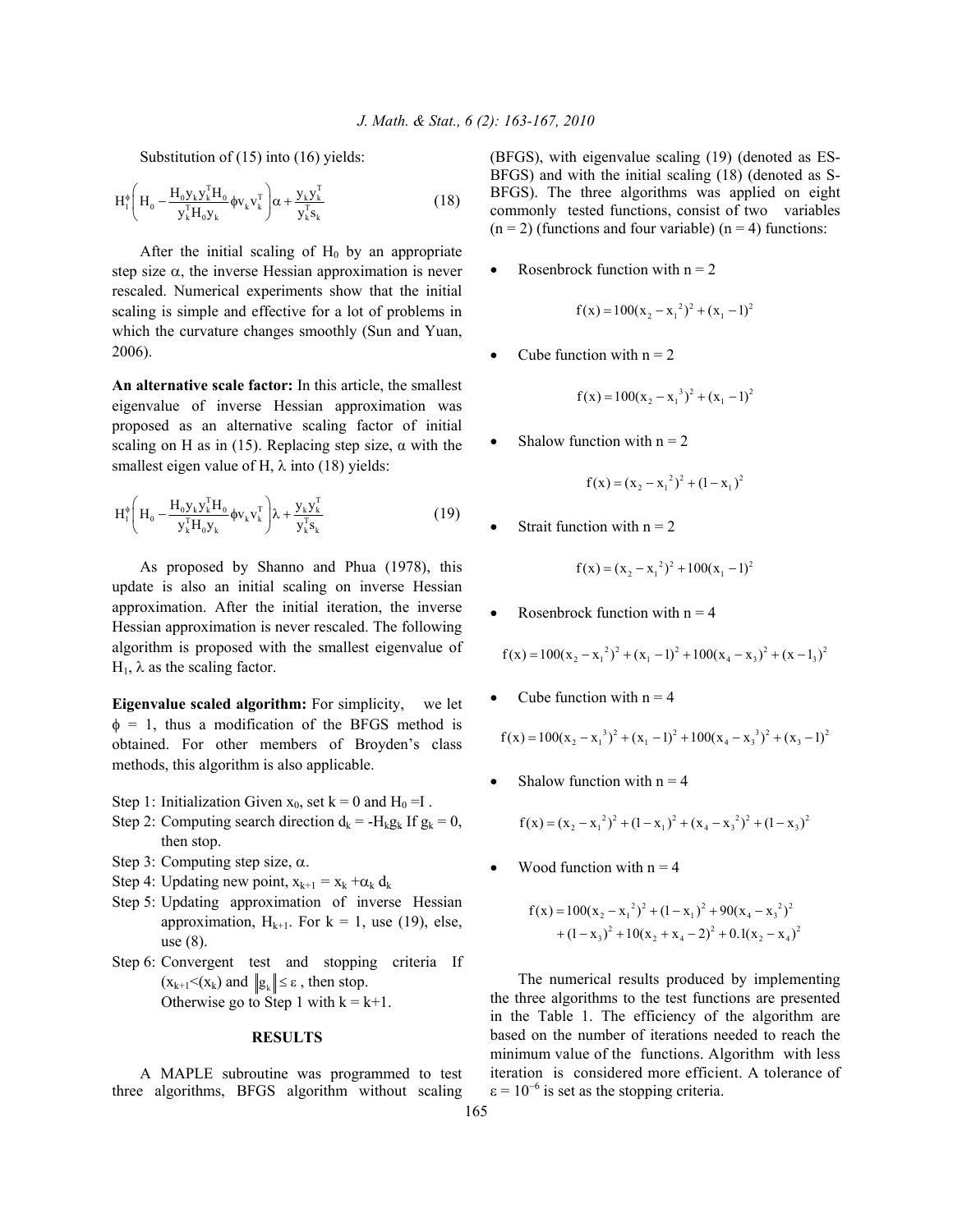Table 1: Numerical results produced by the three tested algorithms, BFGS without scaling (BFGS), with Eigenvalue Scaling (ES-BFGS) and with step size scaling (S-BFGS)

| Test function |             |                          | Number of iterations |                |                |
|---------------|-------------|--------------------------|----------------------|----------------|----------------|
|               |             | Initial point            | <b>BFGS</b>          | <b>ES-BFGS</b> | S-BFGS         |
|               | Rosenbrock  | $(-2,-2)$                | 17                   | 15             | 16             |
|               | $(n = 2)$   | $(-100, 100)$            | 30                   | 28             | 28             |
|               |             | $(10\ 000, 10\ 000)$     | 133                  | 11             | 131            |
|               | Cube        | $(-1.2, 1.6)$            | 17                   | 8              | 8              |
|               | $(n = 2)$   | $(1.5,-150)$             | 62                   | 54             | 63             |
|               |             | (100, 50)                | 44                   | 44             | 35             |
|               | Shalow      | (5, 5)                   | 9                    | 9              | 9              |
|               | $(n = 2)$   | $(-100, 100)$            | 15                   | 13             | 13             |
|               |             | $(1000,-5000)$           | 11                   | 9              | 9              |
|               | Strait      | (2, 2)                   | 5                    | 5              | 5              |
|               | $(n = 2)$ . | (100, 100)               | 9                    | 13             | 9              |
|               |             | (1000, 1000)             | 12                   | 13             | 13             |
|               | Rosenbrock  | $(-2,-2,-2,-2)$          | 16                   | 18             | 17             |
|               | $(n = 4)$ . | $(-100, 100, 100, 100)$  | 30                   | 29             | 28             |
|               |             | (100, 100, 100, 1.5)     | 156                  | 102            | 137            |
|               | Cube        | $(1.5, -1.5, 1.5, -1.5)$ | 42                   | 40             | 39             |
|               | $(n = 4)$ . | $(10,-10, 10,-10)$       | 18                   | 17             | 18             |
|               |             | $(15,-15, 15,-15)$       | 45                   | 28             | 24             |
|               | Shalow      | (2, 4, 2, 4)             | $\overline{7}$       | 8              | $\overline{7}$ |
|               | $(n = 4)$   | $(-200, 400, 200, 400)$  | 326                  | 23             | 23             |
|               |             | (2000, 2000, 2000, 2000) | 78                   | 74             | 99             |
|               | Wood        | $(2,-2, 2,-2)$           | 29                   | 24             | 22             |
|               | $(n=4)$     | $(200,-5, 200,-5)$       | 43                   | 29             | 30             |
|               |             | (2000, 2000, 2000, 2000) | 80                   | 56             | 58             |

#### **DISCUSSION**

 From the calculation using MAPLE software, an interesting relation between step size and eigenvalues is observed. For initial iteration, the value of step size and the smallest eigen value of Hessian approximation is almost identical, but after a number of iterations, the difference increased accordingly. This explains why the ES-BFGS is effective on initial scaling only, a similarity with the scaled algorithm proposed by Shanno and Phua (1978). When the scaling on Hessian approximation was done on every iteration, the performance of the scaled BFGS deteriorated, or even failed at all.

 The numerical results show that the new algorithm (ES-BFGS) performance is comparable to the algorithm with initial scaling (S-BFGS).

#### **CONCLUSION**

 An improvement over unscaled BFGS is achieved, as for most of the cases (18 out of 24), the number of iterations are reduced. Further investigation will be carried out using the alternative scaling factor,  $\lambda$  on the other types of quasi-Newton methods. The relationship between the smallest eigenvalue of Hessian approximation and the optimal step size is also of the interest in future research, triggering the possibility of

using eigenvalue as a new step size in the quasi-Newton methods.

For every test function, the minimum point is  $(0,0)$ for the two variables functions and (0,0,0,0) for the four variables functions . The minimum value is equal to zero for all the test functions.

# **REFERENCES**

- Byrd, R.H., J. Nocedal and J. Y.X Yuan, 1987. Global convergence of a class of quasi-newton methods on Convex problems. SIAM J. Numer. Anal., 24: 1171-1189. DOI: 10.1137/0724077
- Byrd, R.H. and J. Nocedal, 1989. A tool for the analysis of quasi-Newton methods with application to unconstrained minimization. SIAM J. Numer. Anal., 26: 727-739. DOI: 10.1137/0726042
- Dennis, J.E. and J.J. More, 1977. Quasi-Newton methods, motivation and theory. SIAM Rev., 19: 46-89. DOI: 10.1137/1019005
- Oren, S.S. and D.G. Luenberger, 1974. Self-scaling Variable Metric (SSVM) algorithms. Manage. Sci., 20: 845-862. URL: http://.www.jstor.org/stable/2630094
- Oren, S.S., 1973. Self-scaling variable metric algorithms without line search for unconstrained minimization. Math. Comput. Am. Math. Soc., 27: 863-874. URL: http://.www.jstor.org/stable/2005523